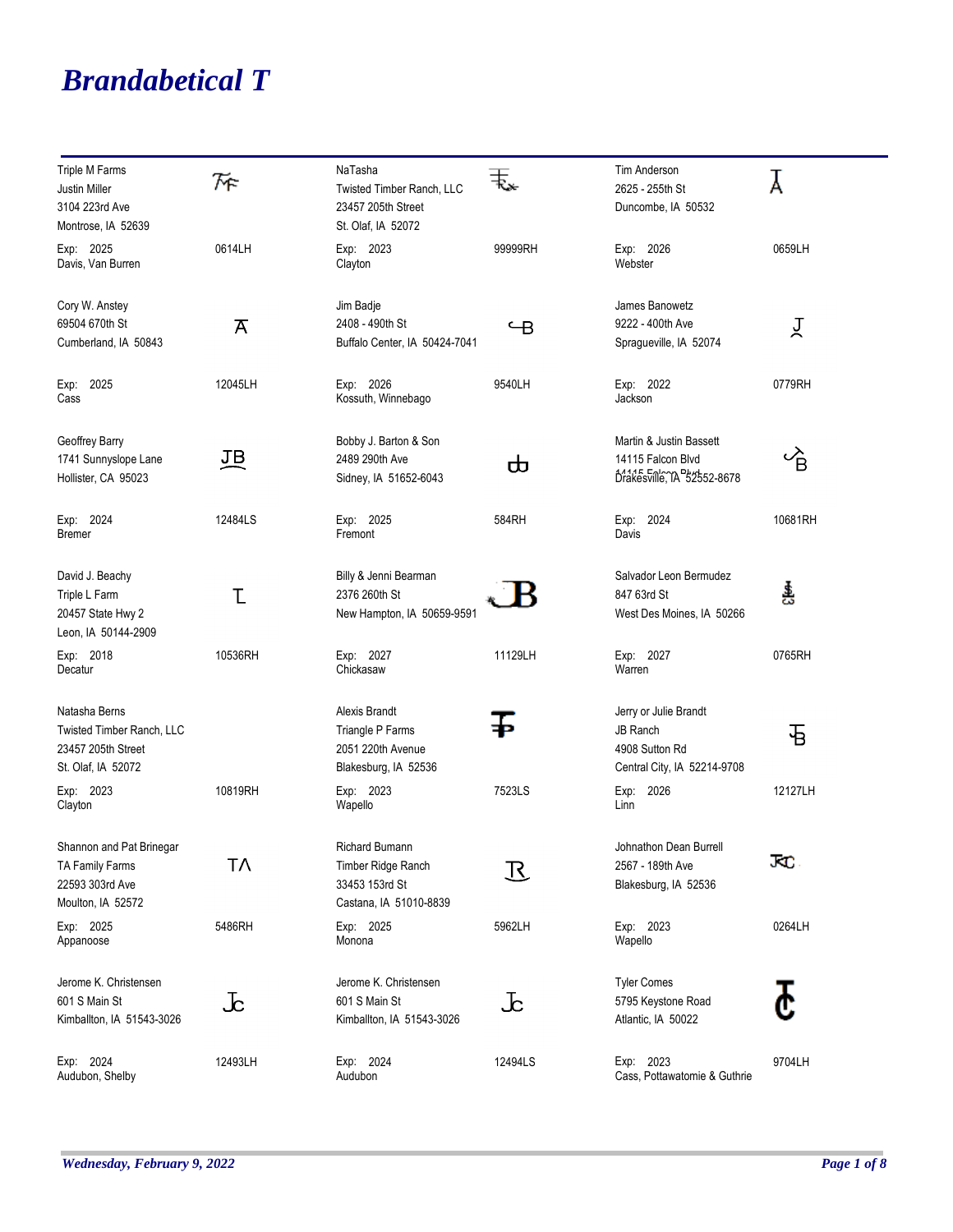| Tyler W. Crall<br>5617 130th St<br>Lovilia, IA 50150                                             | $\mathbf{r}_{\mathsf{C}}$ | John C. Deahl<br>32227 485th St<br>Unionville, IA 52594-8010    | Ъ                    | Jason John Denning<br>2337 235th St<br>Mt Pleasant, IA 52641-8583                  | JD      |
|--------------------------------------------------------------------------------------------------|---------------------------|-----------------------------------------------------------------|----------------------|------------------------------------------------------------------------------------|---------|
| Exp: 2026<br>Monroe                                                                              | 9816LH                    | Exp: 2025<br>Appanoose                                          | 4363LH               | Exp: 2025<br>Henry                                                                 | 10831RH |
| John & Joell Deppe<br>21938 150th St<br>Maquoketa, IA 52060-8731                                 | 刀                         | John M. Dorfler<br>1466 130th St<br>Charter Oak, IA 51439-7547  | ⁄J^                  | Steven Dymond<br>1204 North West St<br>Mount Ayr, IA 50854                         | Ð       |
| Exp: 2026<br>Jackson & Jones                                                                     | 10310RS                   | Exp: 2027<br>Crawford                                           | 12299LH              | Exp: 2025<br>Dallas, Taylor, Ringgold                                              | 10023RH |
| Jennifer Eckert<br>1998 Highway 50<br>Lehigh, IA 50557                                           | $\frac{1}{\overline{L}}$  | <b>Tristen Eden</b><br>3115 Birch Avenue<br>Woden, IA 50484     | $\mathbf{N}_{\perp}$ | Ty and Jamie Eitel<br>32900 Delta Cr<br>Redfield, IA 50233                         | Ε       |
| Exp: 2024<br>Webster                                                                             | 0431LH                    | Exp: 2024<br>Hancock                                            | 11700LS              | Exp: 2023<br>Dallas                                                                | 0312LH  |
| Joey Elder<br>17722 500th Street<br>Griswold, IA 51535                                           |                           | Tom D. Ferguson<br>1628 Merino Ave<br>New Sharon, IA 50207-8197 | F                    | Jeffrey and/or Barbara Fitzsimmons<br>2335 350th St<br>Vail, IA 51465-7511         | Ŀ       |
| Exp: 2023<br>Pottawattamie                                                                       | 5991LS                    | Exp: 2025<br>Mahaska                                            | 1326RH               | Exp: 2025<br>Crawford                                                              | 11400LS |
| Tom Flannery Sons<br>22298 C-60<br>Hinton, IA 51024-9041                                         | K                         | John Fleming<br>17334 Hwy 38<br>Monticello, IA 52310            | F                    | <b>Travis Fletcher</b><br><b>TLF Farms</b><br>69315 540th St<br>Griswold, IA 51535 |         |
| Exp: 2025<br>Plymouth                                                                            | 6165RS                    | Exp: 2027<br>Jones                                              | 0764LH               | Exp: 2027<br>Cass                                                                  | 1474LS  |
| Terry Frahm<br>16551 40th St<br>Baldwin, IA 52207-9681                                           | 下                         | Jacob A Freese<br>711 Bishop Ave<br>Waterloo, IA 50707          | 开                    | Jack or Judy Garrelts<br>3907 420th St<br>Ayrshire, IA 50515-8529                  | $J-J$   |
| Exp: 2025<br>Jackson                                                                             | 11429LH                   | Exp: 2023<br><b>Black Hawk</b>                                  | 0270LH               | Exp: 2025<br>Palo Alto                                                             | 8314LH  |
| c/o Kenneth & Janet Gilchrist<br>J Bar K Ranch, Inc.<br>14050 Highway 16<br>Douds, IA 52551-8137 | J-K                       | Jared Gooden<br>314 S 2nd St<br>Puluski, IA 52584               |                      | Joshua Gosnell<br>3104 223rd Ave<br>Montrose, IA 52639                             |         |
| Exp: 2025<br>Van Buren                                                                           | 4263LH                    | Exp: 2023<br>Davis                                              | 0250LH               | Exp: 2026<br>Lee                                                                   | 8611LH  |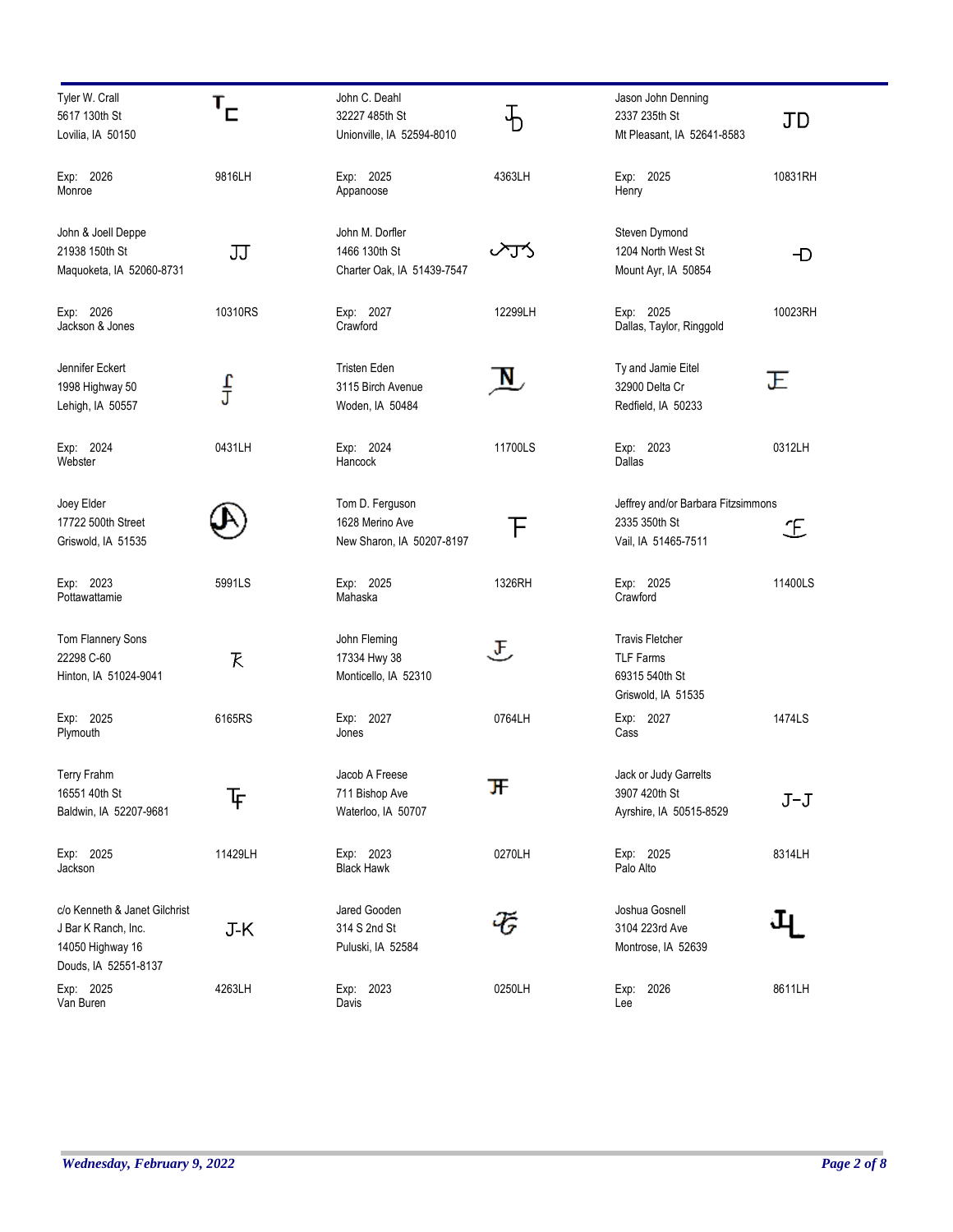| Thomas Richard Greenley<br>1780 185th St<br>Independence, IA 50644-9249                               | GT      | Tasha Gruhot<br>4726 Buchanan Ave<br>Hawarden, IA 51023                      | ▷       | Joshua M. Guttau<br>Timber Stream Cattle Co, LLC<br>PO Box A, 15 E Main St.<br>Treynor, IA 51575 |         |
|-------------------------------------------------------------------------------------------------------|---------|------------------------------------------------------------------------------|---------|--------------------------------------------------------------------------------------------------|---------|
| Exp: 2025<br><b>Buchanan</b>                                                                          | 4693LH  | Exp: 2025<br>Sioux                                                           | 9714RH  | Exp: 2026<br>Pottawattamie, Mills                                                                | 0712LH  |
| Todd Hall & Son<br>2471 Lark Ave<br>Sheffield, IA 50475-8125                                          | ₼       | Mark J. Hammer<br>5286 210th St<br>Ida Grove, IA 51445-8033                  | 거       | <b>Travis Hansen</b><br>TH Bucking Bulls<br>65040 - 640th St<br>Atlantic, IA 50022-8180          | Ή       |
| Exp: 2024<br>Franklin                                                                                 | 11851RH | Exp: 2027<br>Ida                                                             | 7428LH  | Exp: 2024<br>Cass                                                                                | 11954LH |
| Richard & Joann Hartman<br>2809 190 Ave<br>Manchester, IA 52057-8551                                  | JŖ      | Dana & Terri Haub<br>33317 497th St<br>Moulton, IA 52572-8416                | DTH     | Robert P. Henderson<br><b>Twisted H Ranch</b><br>3126 H Ave<br>Blanchard, IA 51630-4033          | THR     |
| Exp: 2022<br>Delaware                                                                                 | 12307LH | Exp: 2023<br>Appanoose                                                       | 11766LS | Exp: 2018<br>Page                                                                                | 12417RH |
| David D. Hopp<br>Triple J Longhorns<br>19927 Jewell Dr<br>Earlham, IA 50072-5506                      | JJJ     | Justin W. Huber<br>315 Washington Ave E<br>Albia, IA 52531                   |         | Kodi Jackson<br>1590 315th St<br>Bedford, IA 50833                                               |         |
| Exp: 2024<br>Dallas                                                                                   | 11937LH | Exp: 2023<br>Monroe & Appanoose                                              | 0175LH  | Exp: 2026                                                                                        | 9502LH  |
| Curtis Jager<br>Jager Land and Livestock<br>2371 330th St<br>Eddyville, IA 52553-9714                 | ╙       | James Brothers Farms<br>Wes James<br>217 Zachary Court<br>Waterloo, IA 50701 |         | Amy and Derrel Jellison<br>19162 - 110th St<br>Powersville, IA 64672                             | ر ل     |
| Exp: 2027<br>Mahaska, Marion, Wapello, Monroe                                                         | 11743LH | Exp: 2024<br>Union, Adair, Butler; Black Hawk                                | 9823RH  | Exp: 2023<br>Putnam (MO), Wayne                                                                  | 0310LS  |
| David L & Sons Jennings<br><b>Riverdale Quarter Horses</b><br>2677 280th St<br>Williamsburg, IA 52361 |         | James & Ashley Johnson<br>1768 - 296th Ave<br>Maquoketa, IA 52060            |         | Donna J or John T Johnson<br>2785 Wagon Road<br>Stuart, IA 50250                                 | 正       |
| 2026<br>Exp:<br>lowa                                                                                  | 11043LH | Exp: 2024<br>Jackson, Clinton                                                | 0376LH  | Exp: 2025<br>Guthrie                                                                             | 3751LR  |
| James W. Jones<br>2607 Highway S26<br>Allerton, IA 50008-8538                                         | 上       | John D. Kahler, Jr<br>3035 170th St<br>Homestead, IA 52236-8534              |         | James or Tara Kane<br><b>JTK Horses</b><br>5929 - 16th Ave<br>Garrison, IA 52229                 | K       |
| Exp: 2024<br>Wayne                                                                                    | 11376LH | Exp: 2027<br>lowa                                                            | 8879LH  | Exp: 2023<br>Benton                                                                              | 0261RS  |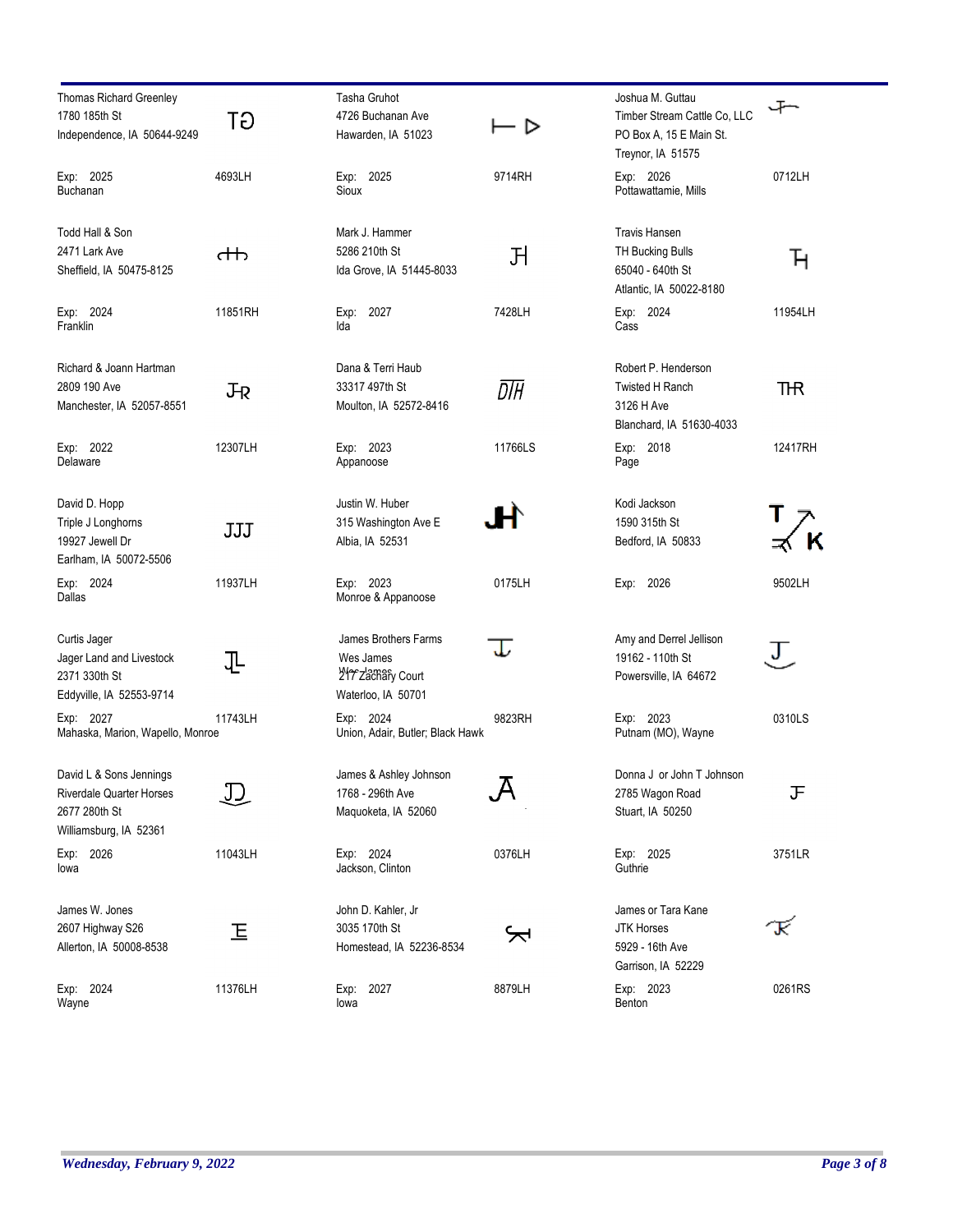| Thomas C. Kellner                   |             | <b>Tucker King</b>               |             | Todd Kitzerow Kitzerow Cattle Co |               |
|-------------------------------------|-------------|----------------------------------|-------------|----------------------------------|---------------|
| 1533 Pine Ave                       | $\neg K$    | 582 Kale Road                    |             | 2488 Bevington Park Rd           | π             |
| Livermore, IA 50558-8821            |             | Boone, IA 50036                  |             | St. Charles, IA 50240            |               |
|                                     |             |                                  |             |                                  |               |
| Exp: 2025                           | 5240RH      | Exp: 2027                        | 482LH       | Exp: 2024                        | 0396LS        |
| Humbolt, Kossuth                    |             | Boone                            |             | Madison                          |               |
|                                     |             |                                  |             |                                  |               |
| Todd A. Klockgether                 |             | Steve K. Kuhlmann                |             | Jason Langstraat                 |               |
| 2170 120th St                       | T-K         | 1080 K Ave                       | TK          | 129 Terrace Dr.                  |               |
| Charter Oak, IA 51439               |             | Ute, IA 51060                    |             | Otley, IA 50214                  |               |
| Exp: 2026                           | 10244RR     | Exp: 2025                        | 9467RR      | Exp: 2024                        | 0370LS        |
| Crawford, Monona, Ringgold, Decatur |             | Crawford, Monona, Clarke, Monroe |             | Jasper, Marion, Lucas            |               |
|                                     |             |                                  |             |                                  |               |
| Timothy E. Leazer                   |             | Leo D. Lidgett                   |             | Leo D. Lidgett                   |               |
| 2414 - 130th St                     | $T_{\rm L}$ | 1824 Emmett Ave                  | $\mathbf -$ | 1824 Emmett Ave                  | $\mathcal{L}$ |
| Thurman, IA 51654                   |             | Bronson, IA 51007-8062           |             | Bronson, IA 51007-8062           |               |
|                                     |             |                                  |             |                                  |               |
| Exp: 2024                           | 0332LH      | Exp: 2024                        | 9998RH      | Exp: 2024                        | 11271LH       |
| Fremont                             |             | Woodbury                         |             | Woodbury                         |               |
| John & Rita Light                   |             | Lois Trimble & Sons              |             | Jay W. Longinaker                |               |
| 3260 Langley Ave                    | 下           | <b>Russell Trimble</b>           | <b>TS</b>   | 1281 310th Ave                   | JL            |
| Rockwell City, IA 50579-7695        |             | 33436 598th St                   |             | Randolph, IA 51649-6023          |               |
|                                     |             | Moulton, IA 52572-8579           |             |                                  |               |
| Exp: 2025                           | 11517LH     | Exp: 2025                        | 5328LR      | Exp: 2026                        | 8622LH        |
| Calhoun                             |             | Appanoose                        |             | <b>Fremont and Mills</b>         |               |
| Triple M Farms                      |             | Thomas E and Ashley Manwarren    |             | Todd & Barbara Jo Masters        |               |
| 28332 270th St.                     | 斥           | 4456 350th Avenue                |             | 1106 SW Lorraine St              |               |
| Bloomfield, IA 52537                |             |                                  |             | Leon, IA 50144                   |               |
|                                     |             | Ayrshire, IA 50515               |             |                                  |               |
| Exp: 2022                           | 10077LS     | Exp: 2024                        | 0336LH      | Exp: 2025                        | 2956RH        |
| Davis, Van Buren                    |             | Palo Alto                        |             | Decatur                          |               |
|                                     |             | <b>Leonard Mathiews</b>          |             | Richard or Connie McKinley       |               |
| Todd & Barbara Jo Masters           |             |                                  |             |                                  |               |
| 1106 SW Lorraine St                 |             | 3052 Lewis Ave                   | TU          | 28903 437th St                   | J             |
| Leon, IA 50144                      |             | Orient, IA 50858-8014            |             | Russell, IA 50238                |               |
| Exp: 2025                           | 2955LH      | Exp: 2025                        | 1410RR      | Exp: 2025                        | 2902LH        |
| Decatur                             |             | Adair, Madison                   |             | Lucas                            |               |
|                                     |             |                                  |             |                                  |               |
| Tim and Casey Messenger             |             | <b>Tony Miler</b>                |             | Tom Millenkamp                   |               |
| 2374 Juniper Ave                    |             | 1476 - 255th Ave                 |             | Millenkamp Cattle, Inc           | <b>TM</b>     |
| Fairfield, IA 52566                 |             | Osceola, IA 50213                |             | 1713 300th Ave                   |               |
|                                     |             |                                  |             | Dyersville, IA 52040-8737        |               |
| Exp: 2013                           | 8890LH      | Exp: 2024                        | 0356LS      | Exp: 2027                        | 9691LR        |
| Jefferson                           |             | Clarke, Decatur                  |             | Delaware                         |               |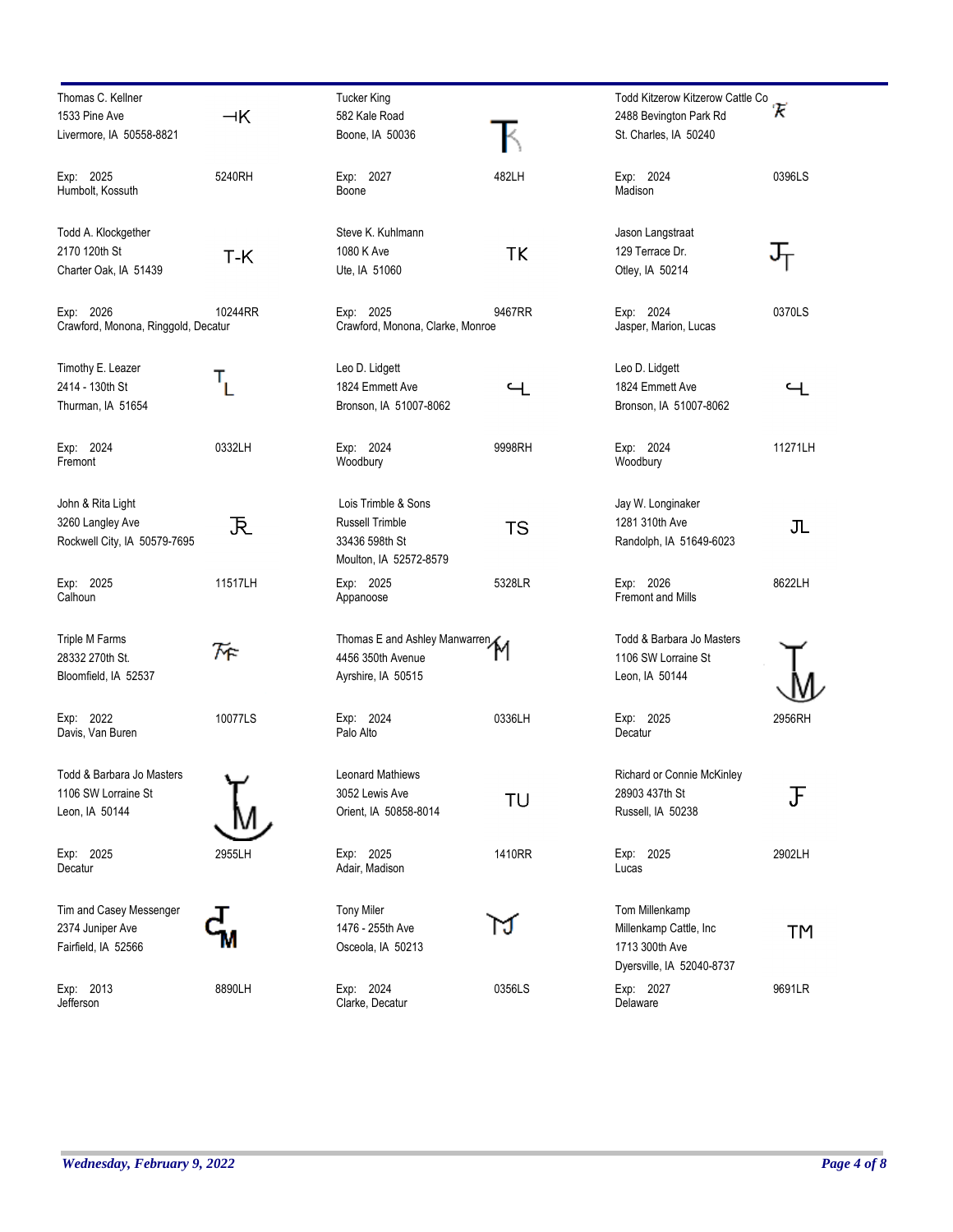| Jody L and Steven D Milligan<br>2007 - 305th St<br>Winterset, IA 50273                        | $m_{\rm s}$ | Thomas V. Mitchell III<br>1835 220th St<br>Gravity, IA 50848                                | ⊠       | Jeff Mordhorst<br>43997 250th St<br>Ute, IA 51060-8024              | Τł                  |
|-----------------------------------------------------------------------------------------------|-------------|---------------------------------------------------------------------------------------------|---------|---------------------------------------------------------------------|---------------------|
| Exp: 2023<br>Madison                                                                          | 0313LH      | Exp: 2026<br>Taylor                                                                         | 0454LH  | Exp: 2025<br>Monona, Crawford                                       | 12046RH             |
| Noble T. Mothershead<br>2119 Taylor Ave<br>New Market, IA 51646                               | N           | Triple G Livestock LLC Nathan W Greiner<br>32656 - 260th St<br>Keota, IA 52248              | ۹       | John Nervig<br>2570 Lilac St<br>Osceola, IA 50213-8129              | ふ                   |
| Exp: 2025<br>Taylor, Page                                                                     | 1258LH      | Exp: 2024<br>Keokuk                                                                         | 0355LR  | Exp: 2025<br>Clarke                                                 | 3752LR              |
| John J & Thelma J O'Brien<br>1769 Walnut Ave, PO Box 57<br>Stuart, IA 50250-9420              | <u> ज</u>   | Randy J. Offenburger<br>429 Wyoming St<br>Lacona, IA 50139-8504                             | ЕX      | <b>Tyler Orman</b><br>21157 87th St<br>Blakesburg, IA 52536         | ŦС                  |
| 2026<br>Exp:<br>Adair                                                                         | 8613LH      | Exp: 2023<br>Lucas, Marion                                                                  | 9159RH  | Exp: 2026<br>Wapello, Davis, Jefferson, Monroe                      | 0745LS              |
| <b>Todd Pape</b><br>2127 Easton Trl<br>Pisgah, IA 51564-4025                                  | $\mathsf P$ | John Phelps<br>58441 - 350th St.<br>Hastings, IA 51540                                      | P       | John A. Pool<br>470 County Line Rd<br>Runnells, IA 50237-7500       | 卫                   |
| Exp: 2023<br>Harrison                                                                         | 12438LH     | Exp: 2025<br>Mills                                                                          | 0520RR  | Exp: 2025<br>Marion                                                 | 5756LH              |
| Jere G. Probert<br>25335 Aztec Rd<br>Wadena, IA 52169-8001                                    | <b>JP</b>   | Darin Radcliffe<br>14100 240th Ave<br>Spirit Lake, IA 51360-7628                            | JO      | John R. Rhoten<br>2546 Amarillo Ave<br>Linden, IA 50146-8054        | <b>JR</b>           |
| Exp: 2025<br>Clayton, Fayette                                                                 | 1084RH      | Exp: 2025<br>Dickinson                                                                      | 10826LH | Exp: 2020<br>Dallas                                                 | 2397RH              |
| William K. Robinson<br>Red Ball Enterprises LLC<br>PO Box 9005<br>Cedar Rapids, IA 52409-9005 | PB          | Del Roskens<br>1355 300th St<br>Everly, IA 51338-7519                                       | 7T      | Gary D. Runyon, DVM<br>2239 Highway S40<br>Allerton, IA 50008-8720  | $\mathcal{R}% _{0}$ |
| Exp: 2024<br>Linn                                                                             | 12516LH     | Exp: 2020<br>Clay                                                                           | 11404RH | Exp: 2025<br>Wayne                                                  | 4494LH              |
| Angela Sauser<br>29745 Steger Road<br>Cascade, IA 52033-9739                                  | J,          | Dave and Meg Schmidt<br>Troublesome Creek Cattle Co<br>2858 Quail Avenue<br>Exira, IA 50076 |         | <b>Tanner Seuntjens</b><br>3329 Pocahontas Ave<br>Danbury, IA 51019 | Š                   |
| Exp: 2022<br>Delaware, Dubuque                                                                | 10432RH     | Exp: 2023<br>Audubon                                                                        | 0243LH  | Exp: 2023<br>Woodbury and Monona                                    | 6529LH              |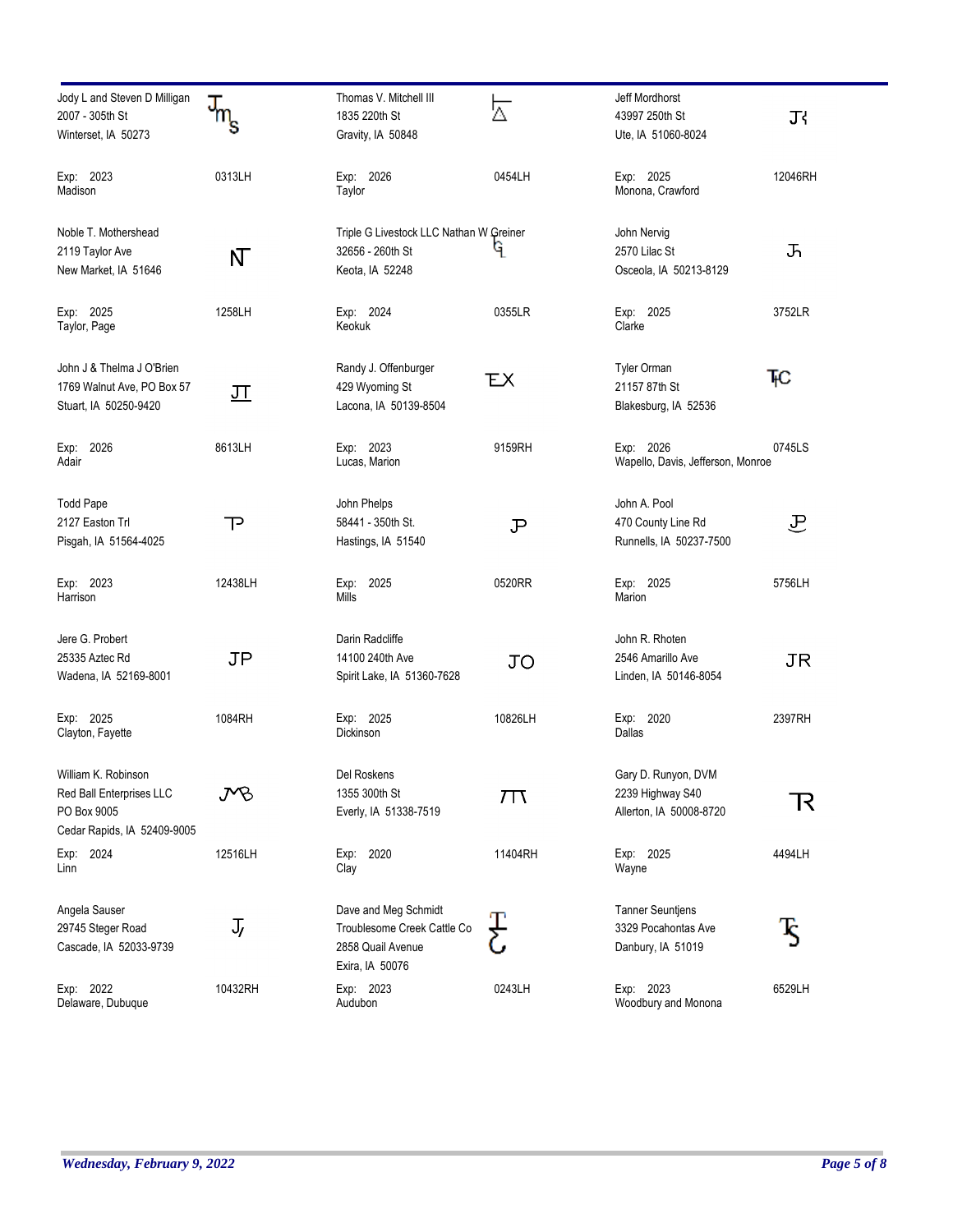| Jeremy and Tia Shaw<br>2023 120th Avenue                                                |         |
|-----------------------------------------------------------------------------------------|---------|
| Murray, IA 50174                                                                        |         |
| Exp: 2027<br>Clarke, Decatur                                                            | 9914LH  |
| John Strunk<br>28251 Hwy J3T<br>Moravia, IA 52571-8737                                  | JS      |
| Exp: 2024<br>Appanoose                                                                  | 10581RH |
| John Swaim<br>11732 Buttercup Trl<br>Drakesville, IA 52552-8555                         |         |
| Exp: 2027<br>Davis                                                                      | 11703LH |
| Gary A & Kathleen A Taylor<br>1536 330th Avenue<br>Woodburn, IA 50275-8051              | F       |
| Exp: 2026<br>Clarke, Lucas                                                              | 10314RS |
| Brett L. Terhaar<br>2046 Madison Adair Ave<br>Winterset, IA 50273-8542                  | ᇿ       |
| Exp: 2024<br>Madison                                                                    | 11555LH |
| <b>Bryce Thomas</b><br>306 N Second St<br>Van Wert, IA 50262<br>Exp:<br>2026<br>Decatur | 9201LH  |
| Zach & Jeni Thompson<br>Thompson Red Angus<br>1708 310th St<br>Melbourne, IA 50162-9522 | l t     |
| Exp: 2023                                                                               | 12403RS |

| James D. Sterling                 |         | Mio             |
|-----------------------------------|---------|-----------------|
| 16184 Farson Rd                   |         | $21^{\circ}$    |
| Fledrick, 14 \$2563-8071          |         | We              |
| Exp:<br>2025                      | 12062LH | Ex              |
| Jefferson, Keokuk, Wapello        |         | Сe              |
| Jackie & Josh Stuart              |         | Jus             |
| 1253 330th Street                 |         | an              |
| Fontanelle, IA 50846              |         | 140             |
|                                   |         | Сo              |
| Exp:<br>2023<br>Adair             | 9711LH  | Ex<br>Po        |
| Tom and Kim Swearingin            |         | Be              |
| 2604 Cedar Rd                     |         | Re              |
| Corydon, IA 50060                 |         | 40              |
|                                   |         | Gu              |
| Exp:<br>2027<br>Wayne             | 0142RH  | Ex<br>Gu        |
| Roy D. Taylor                     |         | Do              |
| <b>Taylor Farms</b>               | ዛの      | 27:             |
| 1255 W Avenue                     |         | Laı             |
| Villisca, IA 50864-6911           |         |                 |
| Exp:<br>2026                      | 7261LH  | Ex              |
| Adams, Montgomery                 |         | De              |
| Amanda Thole                      |         | Wo              |
| 1926 Marsh Ave                    |         | 63              |
| Little Rock, IA 51243             |         | Jes             |
| Exp:<br>2024                      | 0378RH  | Ex              |
| Lyon                              |         | Bla             |
| <b>Bob Thompson</b>               |         | Za              |
| Thompson Cattle Co                |         | Th              |
| 2254 Rockville Ave                |         | 17 <sub>0</sub> |
| Woodbine, IA^51579-6090           |         | Me              |
| Exp: 2024<br>Harrison             | 11313RH | Ex              |
|                                   |         | Ма              |
| Kenneth L & Karen L Thompson      |         | Za              |
| 3228 20 St                        |         | Th              |
| Grinnell, IA 50112-8310           |         | 17<br>Ме        |
|                                   |         |                 |
| Exp:<br>2024<br>Jasper, Poweshiek | 11881LR | Ex<br>Ма        |

| <b>Michael Stevens</b>            |         |
|-----------------------------------|---------|
| 2170 Delta Avenue                 |         |
| West Liberty, IA 52776            |         |
|                                   |         |
| Exp: 2026                         | 9774LH  |
| Cedar                             |         |
|                                   |         |
|                                   |         |
| Justin Stubblefield               |         |
| and Carrie Buckley                |         |
| 1460 Indian Hills Rd              |         |
| Council bluffs. IA 51503          |         |
| Exp: 2026                         | 1317LH  |
| Pottawattamie                     |         |
|                                   |         |
| <b>Beulah Tallman</b>             |         |
| Rebecca L Carico or Richard Tal   |         |
| 404 Prairie St                    |         |
| Guthrie Center, IA 50115-1653     |         |
|                                   |         |
| Exp: 2025<br>Guthrie              | 11564RH |
|                                   |         |
|                                   |         |
| Donald F & Kathryn L Templeton    |         |
| 27359 110th Ave                   | ſ÷      |
| Lamoni, IA 50140-2249             |         |
|                                   |         |
| Exp: 2025                         | 8435LH  |
| Decatur, Ringgold                 |         |
|                                   |         |
| Wesley M. Thoma                   |         |
| 6334 Oxley Rd                     |         |
| Jesup, IA 50648                   |         |
|                                   |         |
|                                   |         |
| Exp: 2026<br>Black Hawk, Buchanan | 0652LH  |
|                                   |         |
|                                   |         |
| Zach & Jeni Thompson              |         |
| Thompson Red Angus                |         |
| 1708 310th St                     |         |
| Melbourne, IA 50162-9522          |         |
| Exp: 2023                         | 12401RH |
| Marshall and Story                |         |
|                                   |         |
| Zach & Jeni Thompson              |         |
| Thompson Red Angus                | . I -   |
| 1708 310th St                     |         |
| Melbourne, IA 50162-9522          |         |
|                                   | 12402RR |
| Exp:<br>2023<br>Marshall          |         |

Marshall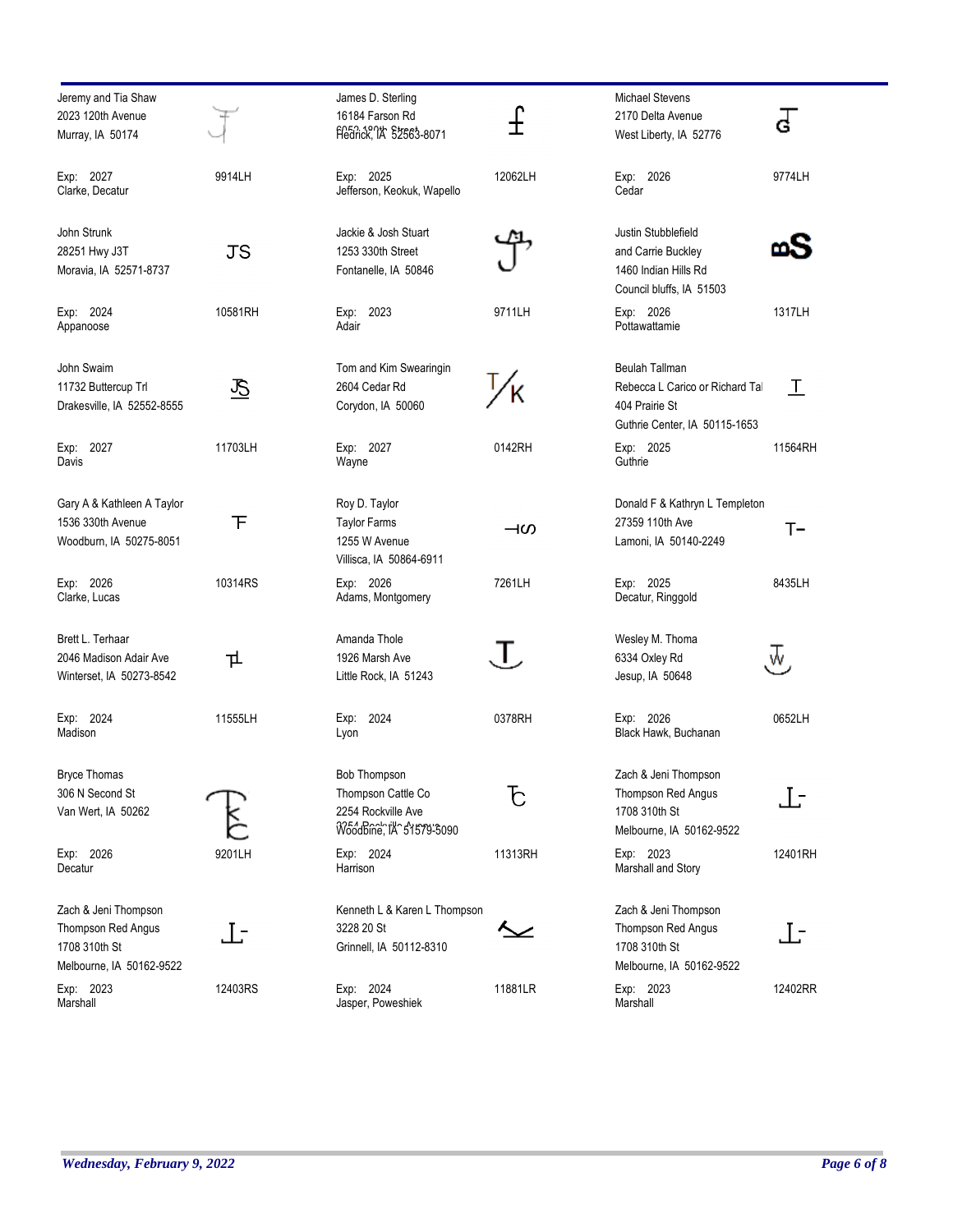| Thompson & Sons<br>Richard Thompson<br>2022 Dogwood Ave             | I      | Steven E. Thompson<br>T250MP6AMve<br>Murray, IA 50174                    | $T \rightarrow$         | Vern Thorp<br><b>Windrush Farms</b><br>1959 Hwy 63             | $\sqrt{\phantom{a}}$ |
|---------------------------------------------------------------------|--------|--------------------------------------------------------------------------|-------------------------|----------------------------------------------------------------|----------------------|
| Guthrie Center, IA 50115-8672                                       |        |                                                                          |                         | New Sharon, IA 50207-8088                                      |                      |
| Exp: 2025<br>Guthrie                                                | 8371LH | Exp: 2026<br>Clarke, Warren, Madison, Audubon                            | 0742LH                  | Exp: 2023<br>Mahaska                                           | 7696LH               |
| Mike & Patsy Thys<br>1126 - 170th St<br>Victor, IA 52347            | В.     | James R. Tibken<br>59253 - 690th St.<br>Wiota, IA 50274                  | 75                      | James C. Timm<br>1556 D Ave<br>Victor, IA 52347-8556           | M                    |
| Exp: 2018<br>lowa                                                   | 0288RH | Exp: 2027<br>Cass                                                        | 11117LH                 | Exp: 2025<br>lowa                                              | 5757LR               |
| Justin & Myra Timpe<br>22173 - 295th St<br>Mason City, IA 50401     | J-T    | <b>Trevor Titus</b><br>9378 N 67th Ave E<br>Kellogg, IA 50135            | ҠF                      | David D. Todd<br>929 - 610th St<br>Quimby, IA 51049-7045       |                      |
| Exp: 2025<br>Cerro Gordo, Floyd                                     | 0597LR | Exp: 2020<br>Jasper                                                      | 0567LH                  | Exp: 2025<br>Cherokee                                          | 0623RH               |
| <b>Justin Toews</b><br>2236 210th Street<br>Stanton, IA 51573       | ⊣ >    | Justin Toews<br>2236 210th Street<br>Stanton, IA 51573                   |                         | James W. Toney<br>23053 194th Ave.<br>Decatur, IA 50067        | Τ                    |
| Exp: 2023<br>Montgomery                                             | 0452LH | Exp: 2023<br>Montgomery                                                  | 0474LR                  | Exp: 2022<br>Decatur                                           | 9651RH               |
| Ryan M. Torson<br>4045 Williams Lake Road<br>Center Point, IA 52213 | Œ      | Larry Towns<br>16462 120th Ave<br>What Cheer, IA 50268-8503              | $\vdash_{\neg \vdash}$  | <b>Travis Trampel</b><br>1610 Hwy 69<br>Klemme, IA 50449-8005  | Т<br>Т               |
| 2023<br>Exp:<br>Linn                                                | 6528LH | Exp: 2022<br>Keokuk                                                      | 7458LR                  | Exp: 2027<br>Hancock                                           | 11740RH              |
| Bruce Travis Jr.<br>PO Box 283<br>Creston, IA 50801                 | 工      | Bruce V. Travis, Sr<br>1721 145th Street<br>Creston, IA 50801-8070       | 工                       | <b>Tony Treiber</b><br>4760 330th St<br>Danbury, IA 51019-8055 | TT                   |
| Exp: 2027<br>Union, Madison, Adair                                  | 0094LH | Exp: 2022<br>Union                                                       | 8912LH                  | Exp: 2025<br>Woodbury                                          | 10708RH              |
| William Tridle<br>3189 Lewis Ave<br>Orient, IA 50858-8013           |        | Gary Ruchti Triple R Bar Trust<br>20738 - 330th Ave<br>Moulton, IA 52572 | $\overline{\mathbf{R}}$ | Donald D. Trost<br>7021 470th St<br>Sutherland, IA 51058-7552  | <u>DID</u>           |
| Exp: 2025<br>Adair, Adams                                           | 2970LH | Exp: 2023<br>Appanoose                                                   | 0285LH                  | Exp: 2018<br>O'Brien                                           | 9111RH               |